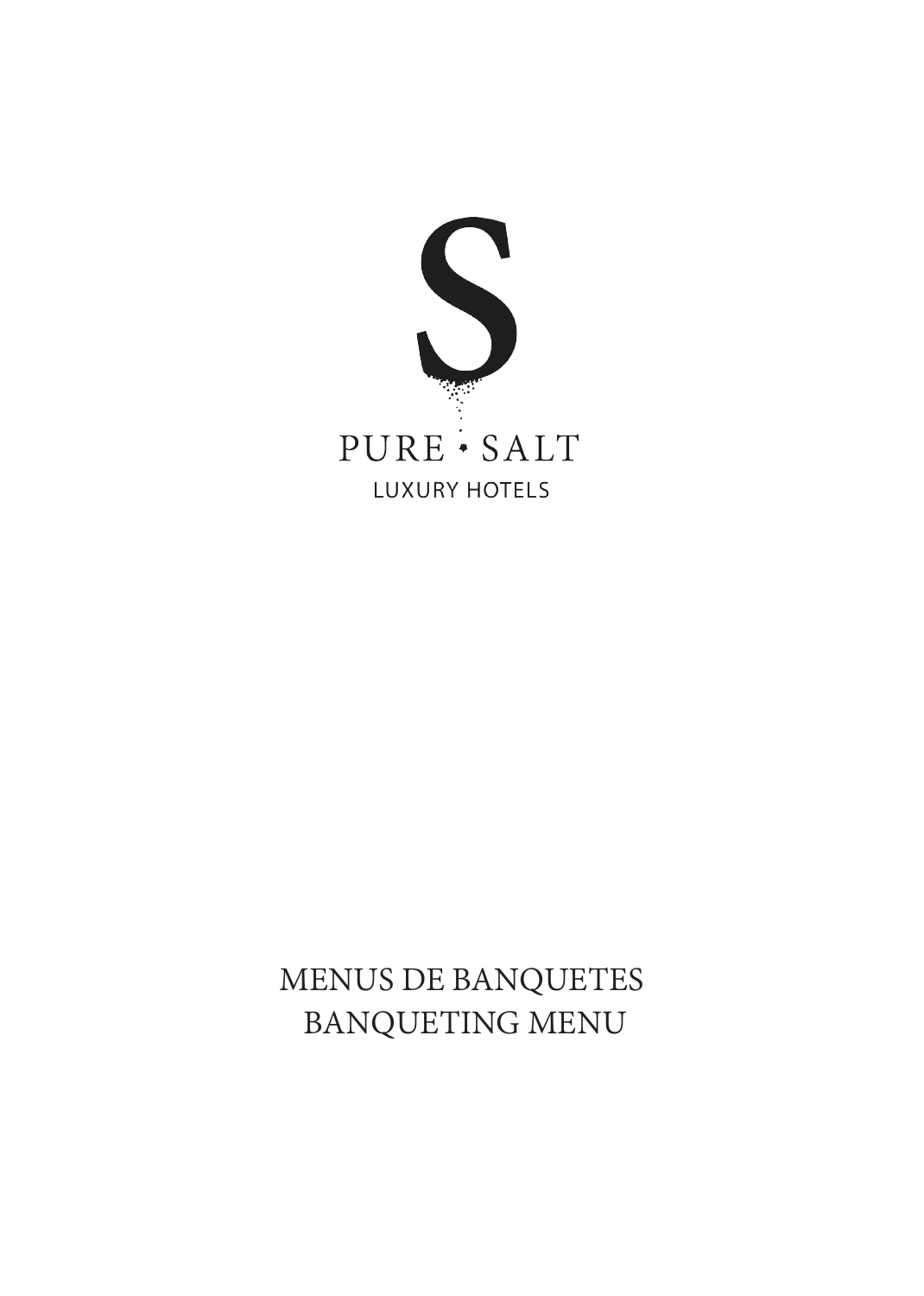

# NUESTROS BANQUETES / OUR BANQUETING SERVICE

Nuestro menú de banquetes ofrece lo mejor en cocina contemporánea y clásica. Personalice su propio menú. Todos los precios son por persona e incluye IVA.

*Our banqueting menu offers the very best in contemporary and classic cuisine. Tailor make your own menu. All prices are per person and VAT inclusive.*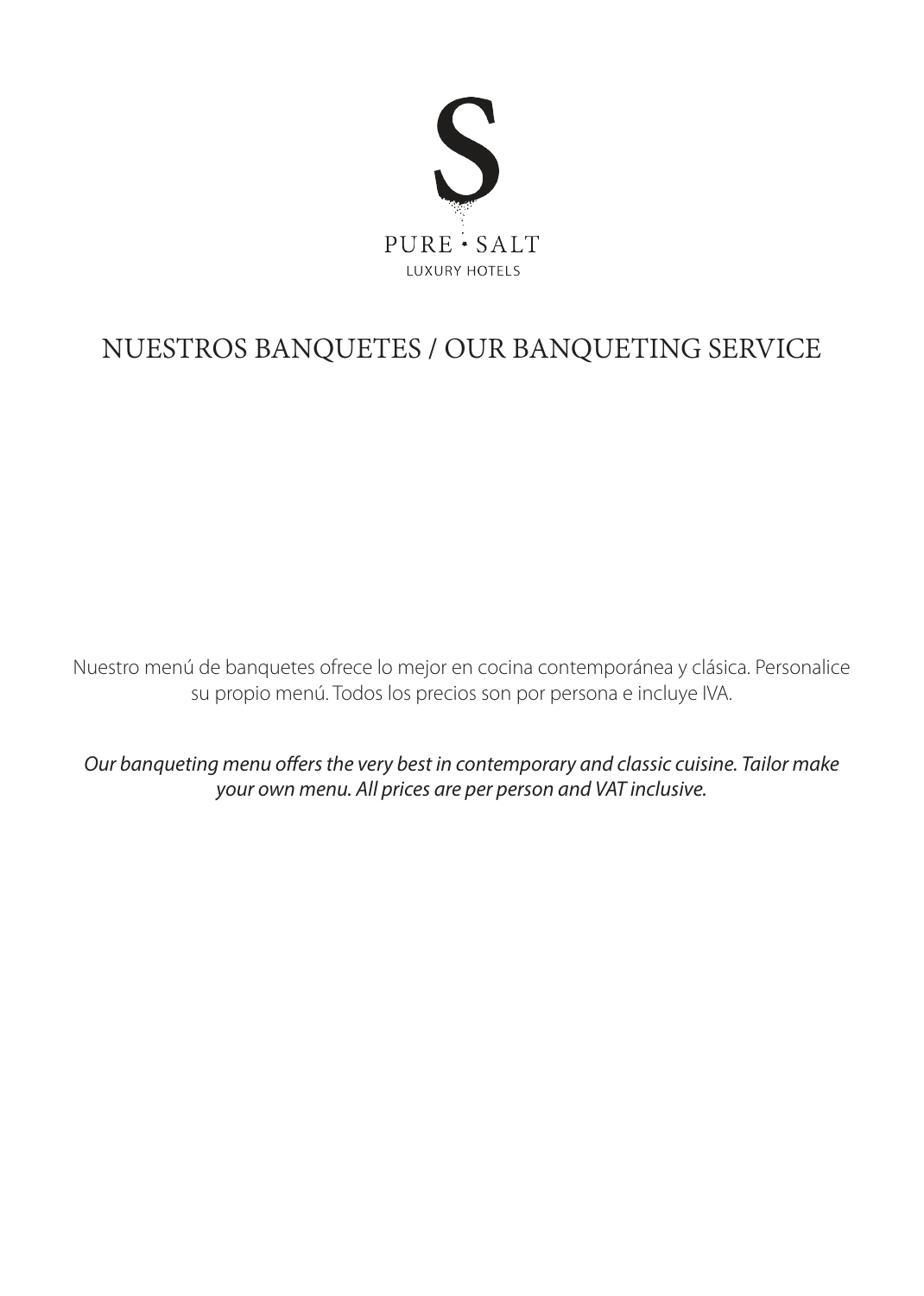

# PRECIOS / PRICES

|                                 | <b>FOOD</b> | DRINK1            | DRINK <sub>2</sub> | DRINK <sub>3</sub> | <b>UNLIMITED</b>         |
|---------------------------------|-------------|-------------------|--------------------|--------------------|--------------------------|
|                                 |             | (Alchool<br>Free) | (House<br>Wine)    | (Premium<br>Wine)  | (Per Person<br>and Hour) |
| Coffee Break 1                  | $10 \in$    |                   |                    |                    |                          |
| Coffee Break 2                  | 15€         |                   |                    |                    |                          |
| Cocktail 1 (45 Min)             | 20€         | $15 \in$          | 20€                | 40€                |                          |
| Cocktail 2 (45 Min)             | 30€         | $15 \in$          | 20€                | 40€                |                          |
| Cocktail 3 (45 Min)             | 37€         | $15 \in$          | 20€                | 40€                |                          |
| Finger Menu 1 (1H. 30 Min)      | 38€         | 21€               | 25€                | 45€                |                          |
| Finger Menu 2 (1H. 30 Min)      | 44 €        | $21 \in$          | 25€                | 45€                |                          |
| Finger Menu 3 (1H. 30 Min)      | 56€         | 21€               | 25€                | 45€                |                          |
| Pre-Menu Aperitive 1 (20 Min)*  | $15 \in$    | $12 \in$          | $15 \in$           | 25€                |                          |
| Pre-Menu Aperitive 2 (20 Min)*  | 25€         | $12 \in$          | $15 \in$           | 25€                |                          |
| Menu 1                          | 30€         | 22€               | 25€                | 45€                |                          |
| Menu 2                          | 45€         | 22€               | 25€                | 45€                |                          |
| Menu 3                          | 50€         | 22€               | 25€                | 45€                |                          |
| Menu 4                          | 55€         | 22€               | 25€                | 45€                |                          |
| Menu 5                          | 75€         | 22€               | 25€                | 45€                |                          |
| <b>Business Lunch Menu</b>      | 50€         | Included          | Included           |                    |                          |
| <b>Executive Business Lunch</b> | 75€         |                   |                    | Incluido           |                          |
| Half Board Dinner Supplement ** | 45€         |                   |                    |                    |                          |
| Open Bar Liquors and Digestives |             |                   |                    |                    | 22€                      |
| Open Bar Alcohol                |             |                   |                    |                    | 35€                      |
| Open Bar Alcohol Premium        |             |                   |                    |                    | 50€                      |
|                                 |             |                   |                    |                    |                          |

\* Para Esta Opción es Imprescindible contratar un menú / *This Option Must go with a menu*

\* \*A la Carte Menu - Bebidas no incluidas - *Drinks not included*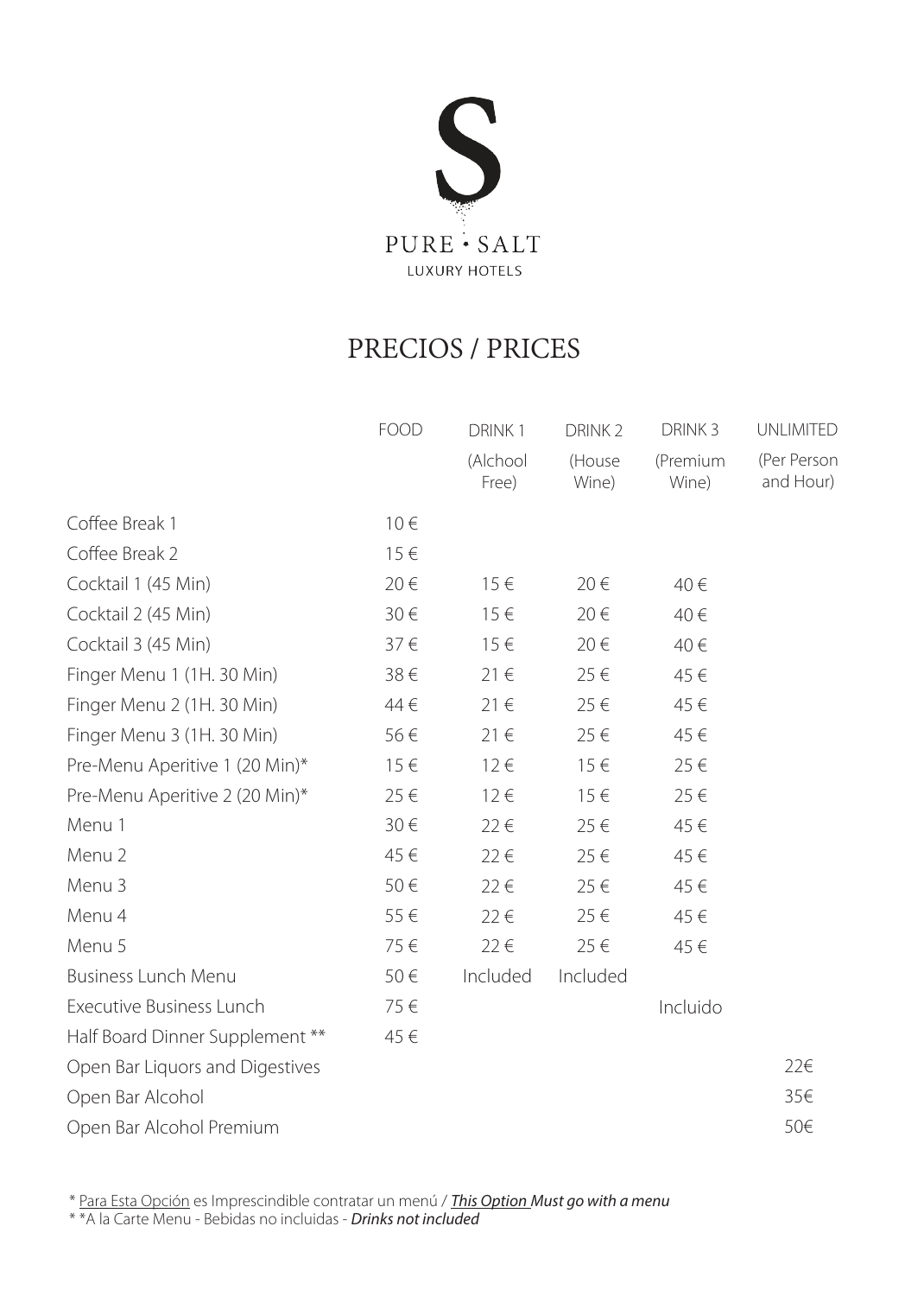

#### COFFE BREAKS

Precios por Persona y Servicio / Price per Person and Service

COFFEE-BREAK 1

Café y Te / *Coffee & Tea*  Agua con y sin Gas / *Water With And Without Gas*  Zumo de Naranja Natural / *Fresh Orange Juice* Selección de Bolleria o Selección de Galletas / *Assorted Pastries Or Assorted Biscuits*

**10 €** 

COFFEE-BREAK 2

Café y Te / *Coffee & Tea*  Agua con y sin Gas / *Water With And Without Gas*  Zumo de Naranja Natural / *Fresh Orange Juice* Selección de Bolleria o Seleccion de Galletas / *Assorted Pastries Or Assorted Biscuits* Selección de Mini Sandwiches o Brochetas de fruta / A*ssorted Mini Sandwiches Or Fruit Skewers*

**15 €**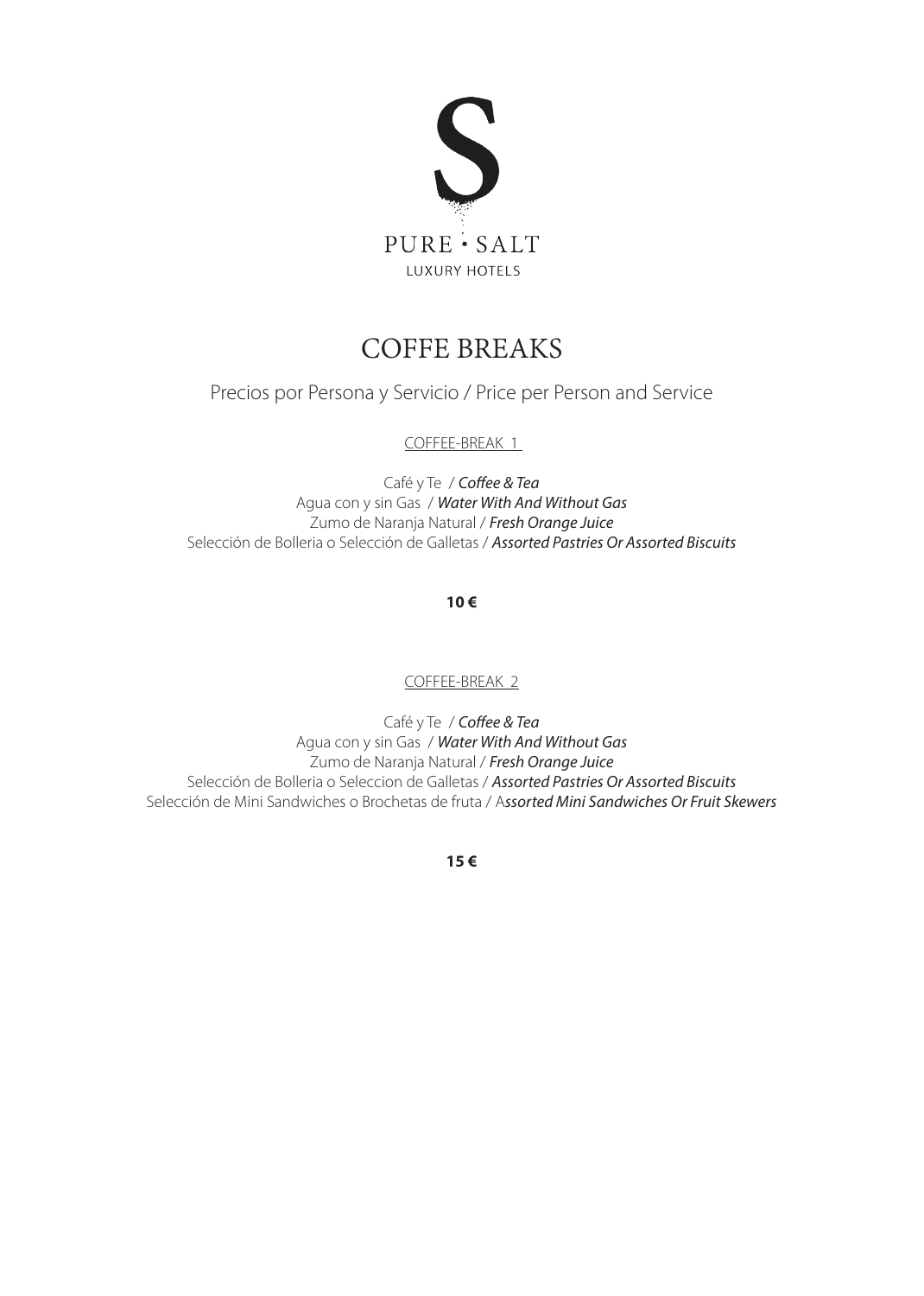

### **COCKTAILS**

45 Minutos / 45 Minutes

#### COCKTAIL 1

Foccacia Al Romero Con Queso De Cabra, Olivas Negras Y Tomate *Rosemary Foccacia With Goat Cheese, Black Olive And Tomato*

Mini Ensaladas De Frutas De Temporada Con Marisco Y Aguacate *Mini Seasonal Fresh Fruit With Seafood And Avocado*

Coquitas De Pasta Philo Al Orégano, Con Verduritas, Queso Y Albahaca. *Crispy Oregano Philo Pasta With Vegetables, Cheese And Basil*

> Finguers De Pollo Crujiente Con Salsa Hoisin *Crispy Chicken Finguers With Hoisin Sauce*

> > Surtido De Croquetas *Croquettes Assortment*

> > > Petits Fours *Petits Fours*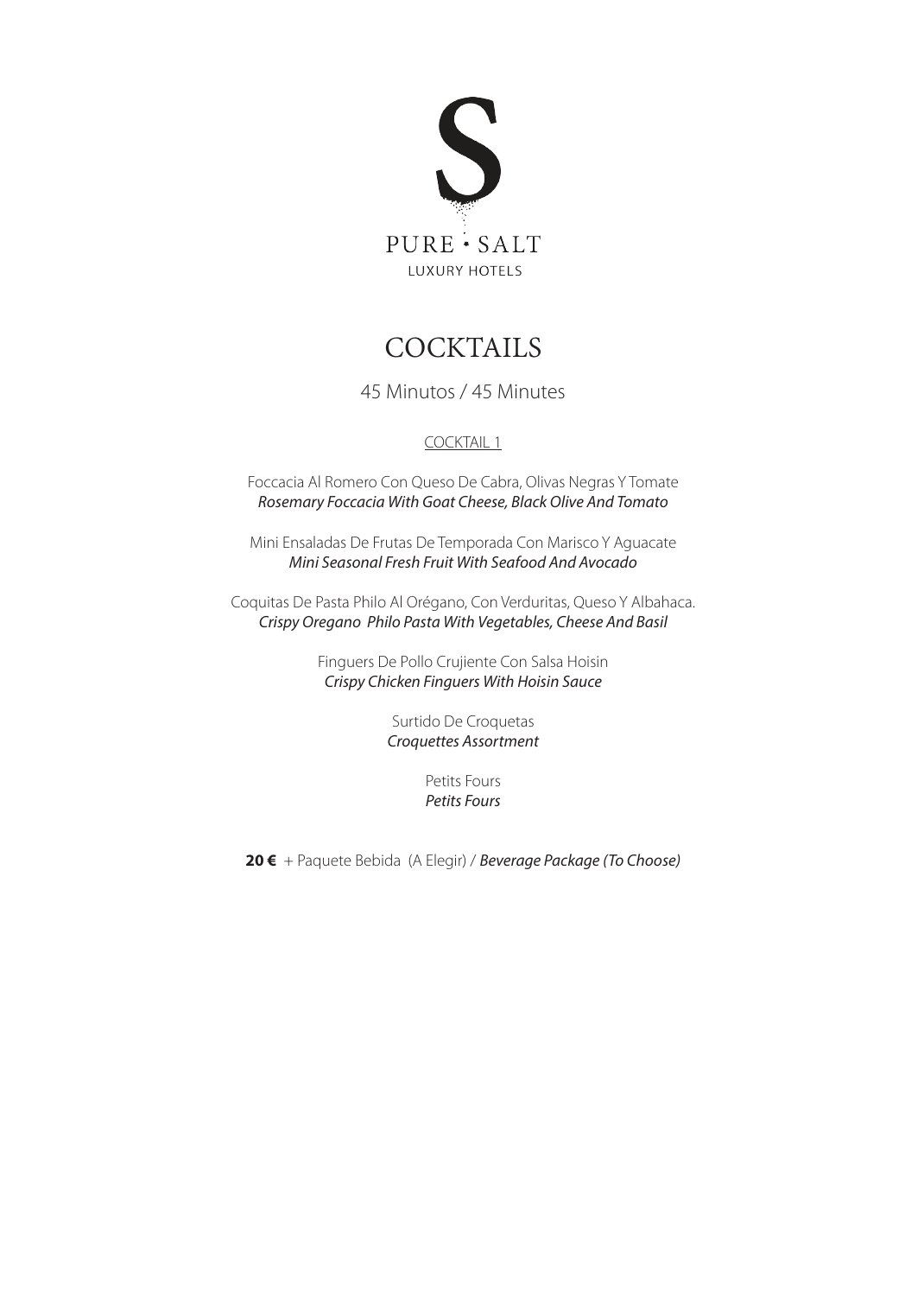

#### **COCKTAILS**

45 Minutos / 45 Minutes

#### COCKTAIL 2

Foccacia Al Romero Con Queso De Cabra, Olivas Negras Y Tomate *Rosemary Foccacia With Goat Cheese, Black Olive And Tomato*

Mini Ensaladas De Frutas De Temporada Con Marisco Y Aguacate *Mini Seasonal Fresh Fruit With Seafood And Avocado*

> Nuestra Gilda De Dorada Marinada Y Encurtidos *Marinade Gilthead And Pickles Skewed*

Coquitas De Pasta Philo Al Orégano, Con Verduritas, Queso Y Albahaca *Crispy Oregano Philo Pasta With Vegetables, Cheese And Basil*

> Foie Y Manzana *Foie And Apple*

Finguers De Pollo Crujiente Con Salsa Hoisin *Crispy Chicken Finguers With Hoisin Sauce*

> Surtido De Croquetas *Croquettes Assortment*

> > Petits Fours *Petits Fours*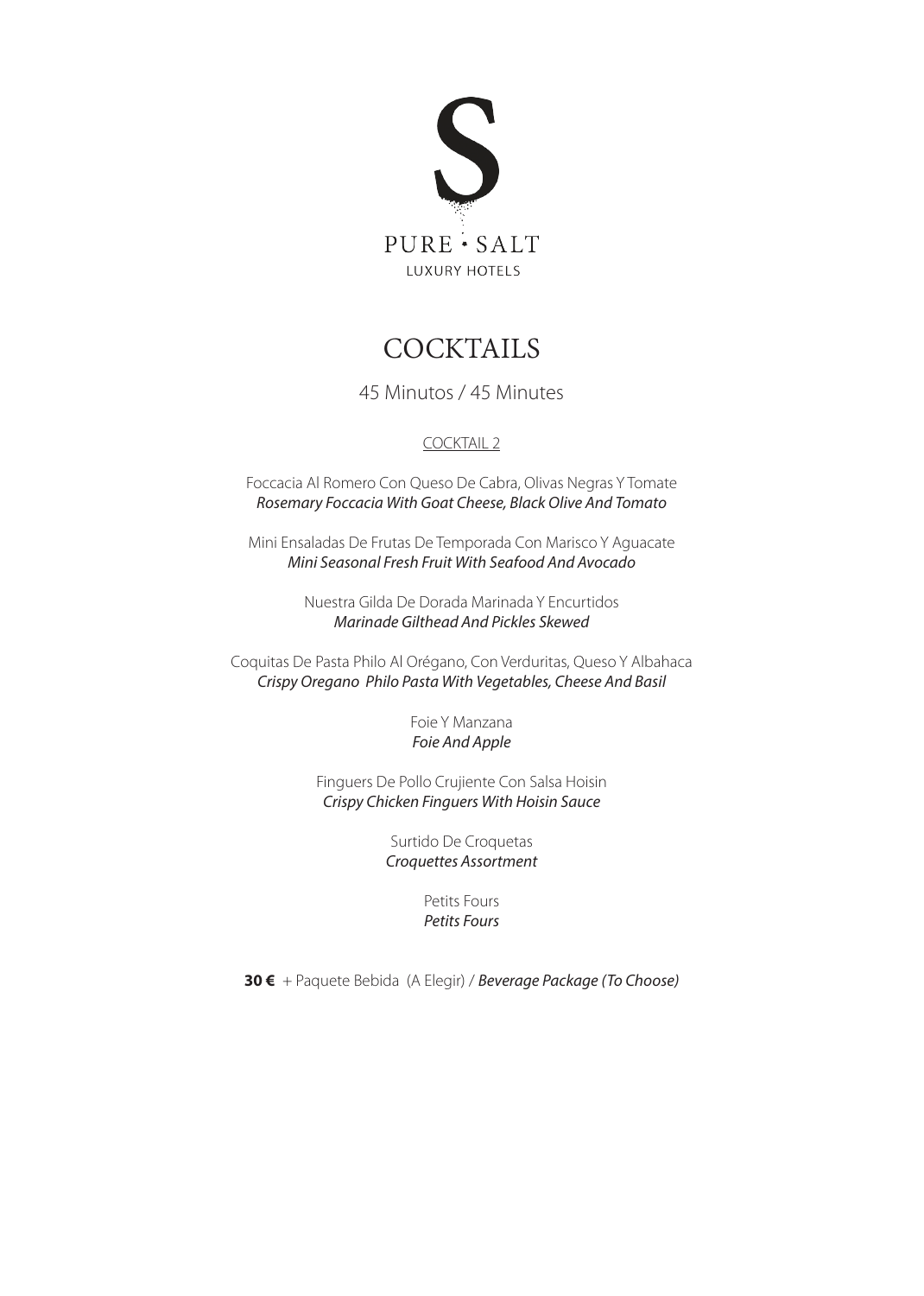

#### **COCKTAILS**

45 Minutos / 45 Minutes

#### COCKTAIL 3

Cazuelita De Cous Cous Con Frutos Secos, Cítricos Y Verduras Encurtidas *Cous Cous Casserole With Dry Fruits, Citrics And Pickles Vegetables*

Foccacia Al Romero Con Queso De Cabra, Olivas Negras Y Tomate *Rosemary Foccacia With Goat Cheese, Black Olive And Tomato*

Mini Ensaladas De Frutas De Temporada Con Marisco Y Aguacate *Mini Seasonal Fresh Fruit With Seafood And Avocado*

Brandada De Bacalao Sobre Crujiente De Arroz Y Algas *Cod Brandada On A Rice And Seaweed Crispy*

Coquitas De Pasta Philo Al Orégano, Con Verduritas, Queso Y Albahaca *Crispy Oregano Philo Pasta With Vegetables, Cheese And Basil*

> Niguiri De Salmón Marinado *Niguiri Of Marinated Salmon*

Patas Bravas Estilo Port Adriano *Patatas Bravas Port Adriano Style*

Tacos De Cerdo Glaseado Y Un Puré Al Limón *Glazed Pork Dices With Lemon Mash*

Finguers De Pollo Crujiente Con Salsa Hoisin *Crispy Chicken Finguers With Hoisin Sauce*

> Surtido De Croquetas *Croquettes Assortment*

> > Petits Fours *Petits Fours*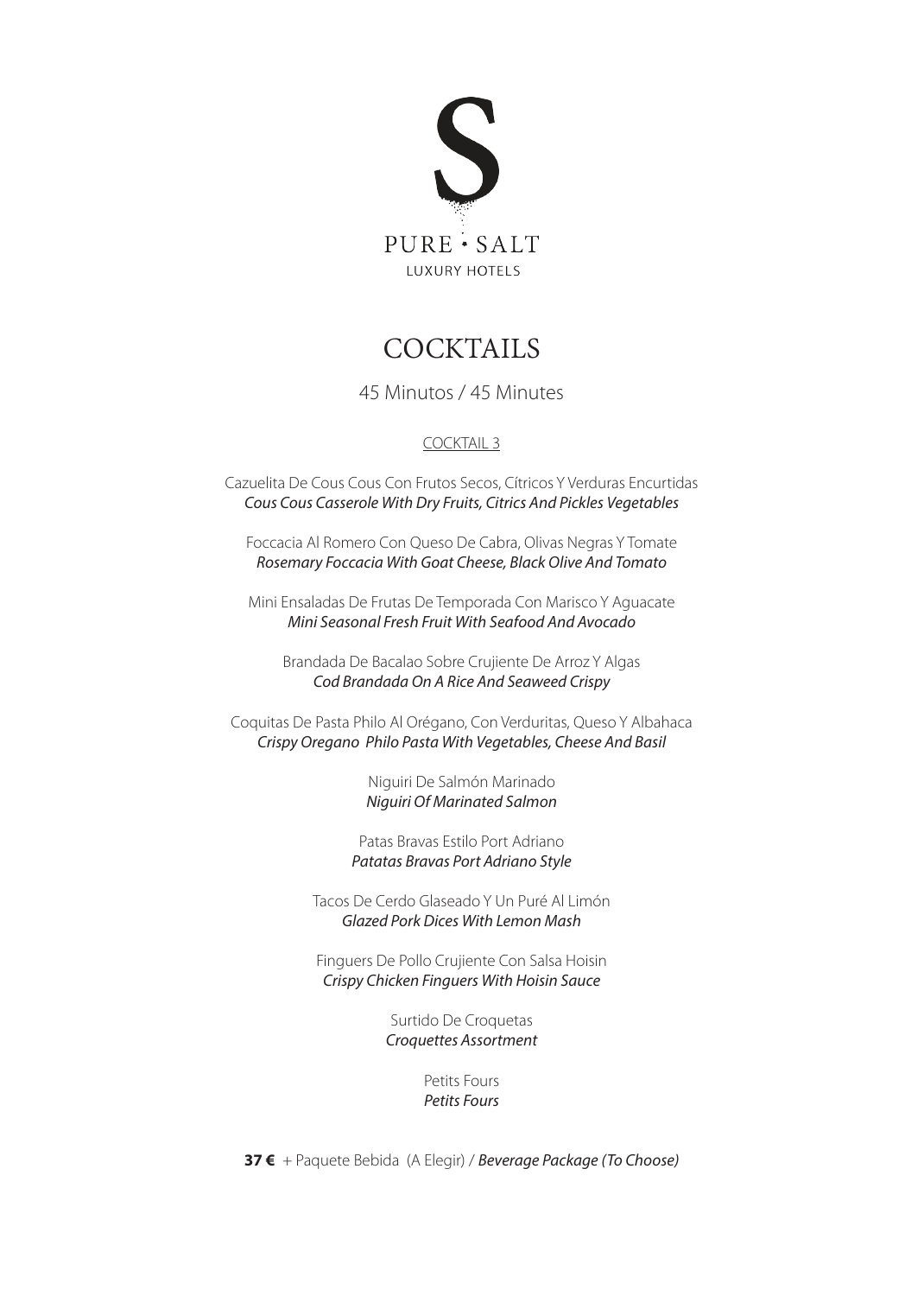

#### FINGER MENU 1

#### 1 hour 30 minutes

Cazuelita De Cous Cous Con Frutos Secos, Cítricos Y Verduras Encurtidas *Cous Cous Casserole With Dry Fruits, Citrics And Pickles Vegetables*

Coquitas De Pasta Philo Al Orégano, Con Verduritas, Queso Y Albahaca *Crispy Oregano Philo Pasta With Vegetables, Cheese And Basil*

> Niguiri De Salmón Marinado *Niguiri Of Marinated Salmon*

Patas Bravas Estilo Port Adriano *Patatas Bravas Port Adriano Style*

Tacos De Cerdo Glaseado Y Un Puré Al Limón *Glazed Pork Dices With Lemon Mash*

Finguers De Pollo Crujiente Con Salsa Hoisin *Crispy Chicken Finguers With Hoisin Sauce*

> Surtido De Croquetas *Croquettes Assortment*

Bocaditos Dulces (Dos Variedades) *Sweet Bites (Two Variety)*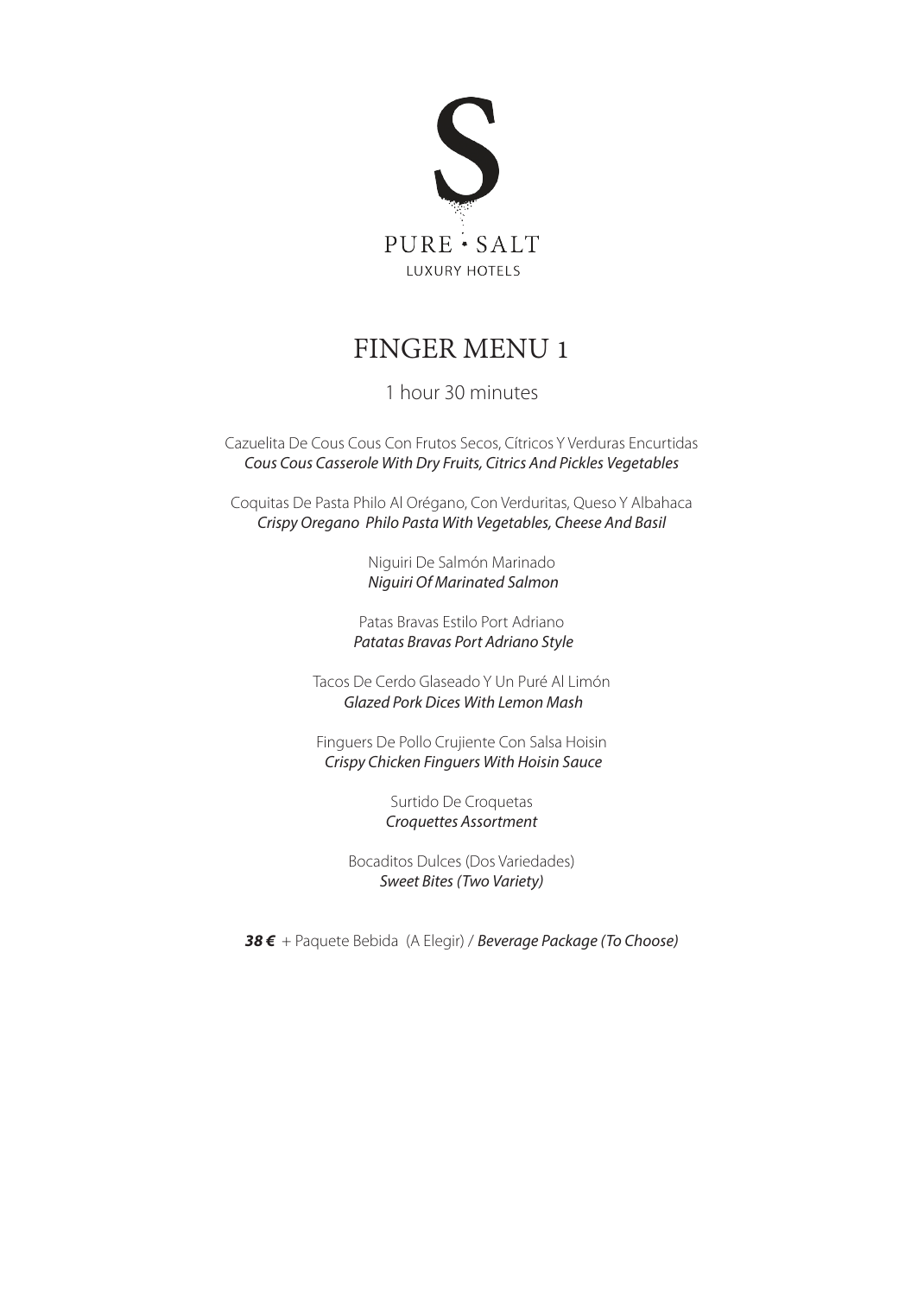

### FINGER MENU 2

#### 1 hour 30 minutes

Cazuelita De Cous Cous Con Frutos Secos, Cítricos Y Verduras Encurtidas *Cous Cous Casserole With Dry Fruits, Citrics And Pickles Vegetables*

Foccacia Al Romero Con Queso De Cabra, Olivas Negras Y Tomate *Rosemary Foccacia With Goat Cheese, Black Olive And Tomato*

Mini Ensaladas De Frutas De Temporada Con Marisco Y Aguacate *Mini Seasonal Fresh Fruit With Seafood And Avocado*

Brandada De Bacalao Sobre Crujiente De Arroz Y Algas *Cod Brandada On A Rice And Seaweed Crispy*

Coquitas De Pasta Philo Al Orégano, Con Verduritas, Queso Y Albahaca *Crispy Oregano Philo Pasta With Vegetables, Cheese And Basil*

> Niguiri De Salmón Marinado *Niguiri Of Marinated Salmon*

Patas Bravas Estilo Port Adriano *Patatas Bravas Port Adriano Style*

Tacos De Cerdo Glaseado Y Un Puré Al Limón *Glazed Pork Dices With Lemon Mash*

Finguers De Pollo Crujiente Con Salsa Hoisin *Crispy Chicken Finguers With Hoisin Sauce*

> Surtido De Croquetas *Croquettes Assortment*

Bocaditos Dulces (Cuatro Variedades) *Sweet Bites (Four Variety)*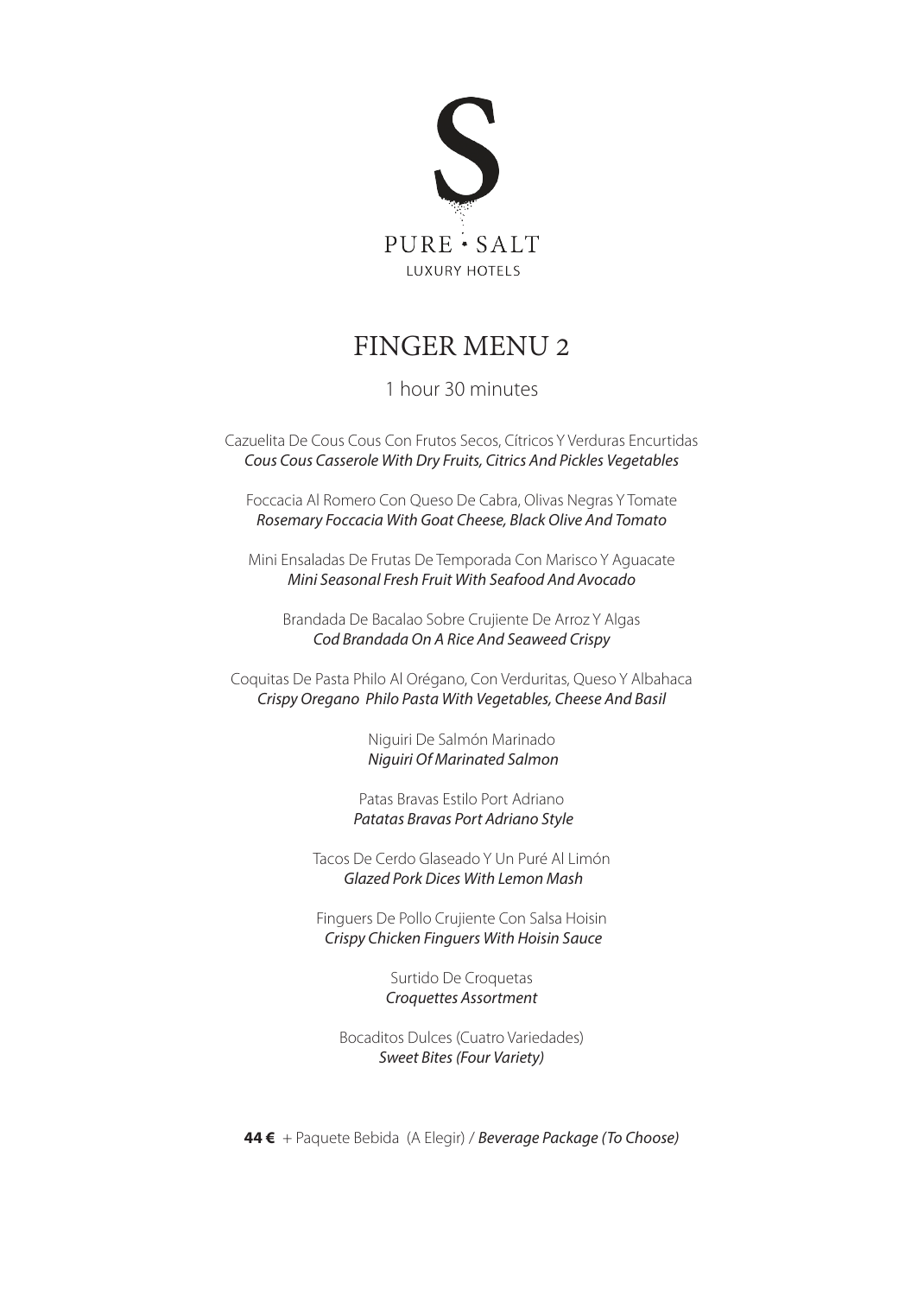

### FINGER MENU 3

#### 1 hour 30 minutes

Nuestra gilda de dorada marinada y encurtidos / *Marinade Gilthead and Pickles Skewed*

Pa Amb Oli De Jamón Ibérico / *Pa Amb Oli Of Iberian Ham*

Cazuelita De Cous Cous Con Frutos Secos, Cítricos Y Verduras Encurtidas *Cous Cous Casserole With Dry Fruits, Citrics And Pickles Vegetables*

Foccacia Al Romero Con Queso De Cabra, Olivas Negras Y Tomate *Rosemary Foccacia With Goat Cheese, Black Olive And Tomato*

Mini Ensaladas De Frutas De Temporada Con Marisco Y Aguacate *Mini Seasonal Fresh Fruit With Seafood And Avocado*

Brandada De Bacalao Sobre Crujiente De Arroz Y Algas *Cod Brandada On A Rice And Seaweed Crispy*

Coquitas De Pasta Philo Al Orégano, Con Verduritas, Queso Y Albahaca *Crispy Oregano Philo Pasta With Vegetables, Cheese And Basil*

Niguiri De Salmón Marinado / *Niguiri Of Marinated Salmon*

Foie Y Manzana / *Foie And Apple*

Pulpo A Feira, Aceite, Sal Y Pimentón / *Octopus Feira Style, Oil, Salt And Paprika*

Patas Bravas Estilo Port Adriano / *Patatas Bravas Port Adriano Style*

Rollitos De Verdura Con Salsa Agripicante Al Estilo Tailandia / *Vegetables Rolls With Hot-Sour Sauce Thai Style*

Tacos De Cerdo Glaseado Y Un Puré Al Limón / *Glazed Pork Dices With Lemon Mash*

Finguers De Pollo Crujiente Con Salsa Hoisin / *Crispy Chicken Finguers With Hoisin Sauce*

Surtido De Croquetas / *Croquettes Assortment*

Bocaditos Dulces (Cinco Variedades) / *Sweet Bites (Five Variety)*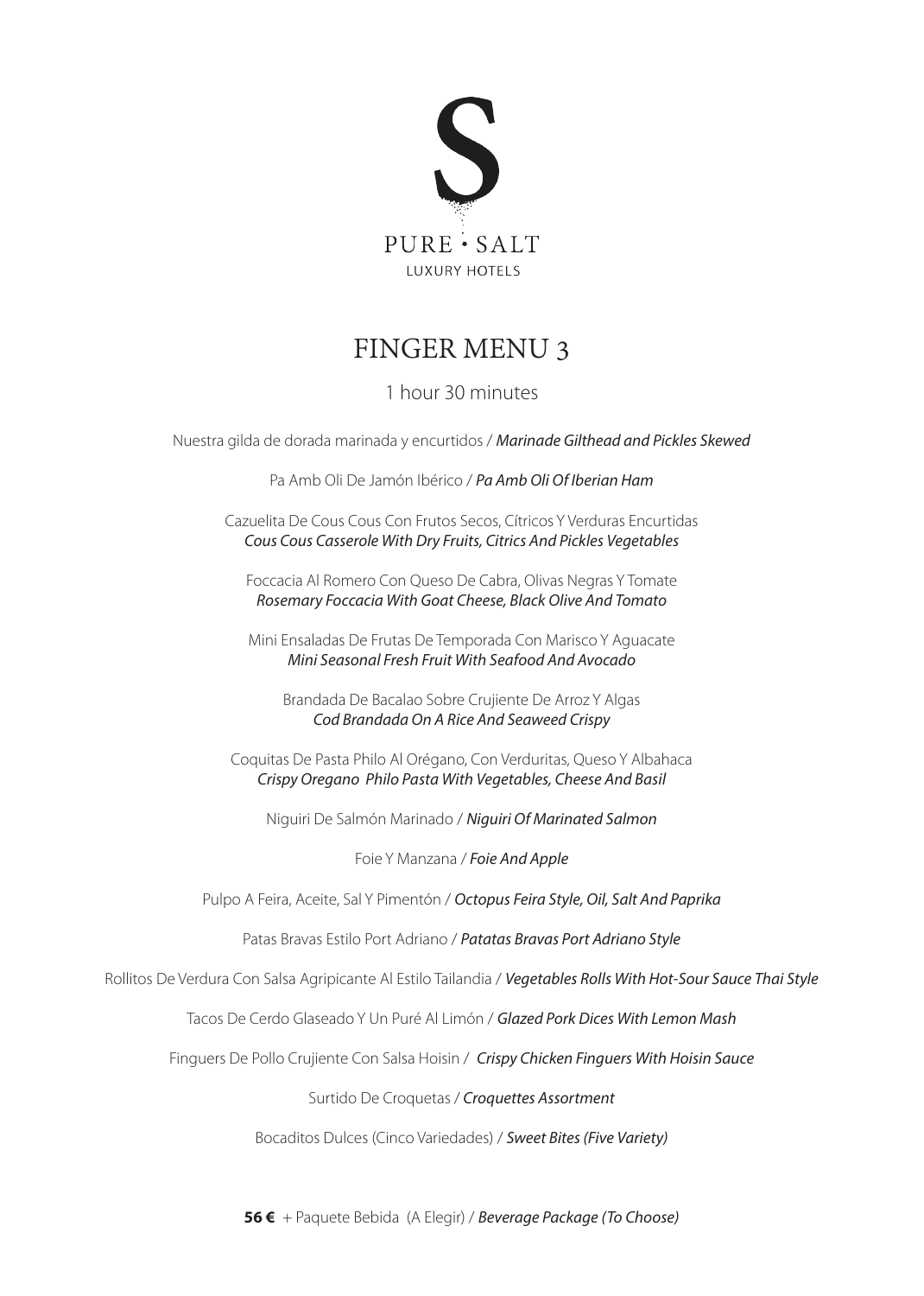

# APERITIVO PRE MENU 1 / PRE-MENU APERITIVE 1

20 Minutos - 20 Minutes

Vasito De Gazpacho Con Virutas De Jamón Ibérico Y Hierbas De Nuestro Huerto *Glass Of Gazpacho With Iberian Hams Shavings And Herbs From Our Garden*

Mini Ensaladas De Frutas De Temporada Con Marisco Y Aguacate *Mini Seasonal Fresh Fruit With Seafood And Avocado*

Coquitas De Pasta Philo Al Orégano, Con Verduritas, Queso Y Albahaca *Crispy Oregano Philo Pasta With Vegetables, Cheese And Basil*

> Finguers De Pollo Crujiente Con Salsa Hoisin *Crispy Chicken Finguers With Hoisin Sauce*

> > Surtido De Croquetas *Croquettes Assortment*

**15 €** + Paquete Bebida (A Elegir, Deberá Ser El Mismo Paquete Que El Del Menu) *Beverage Package (To Choose, Must Be The Same One As The One Selected For The Menu)*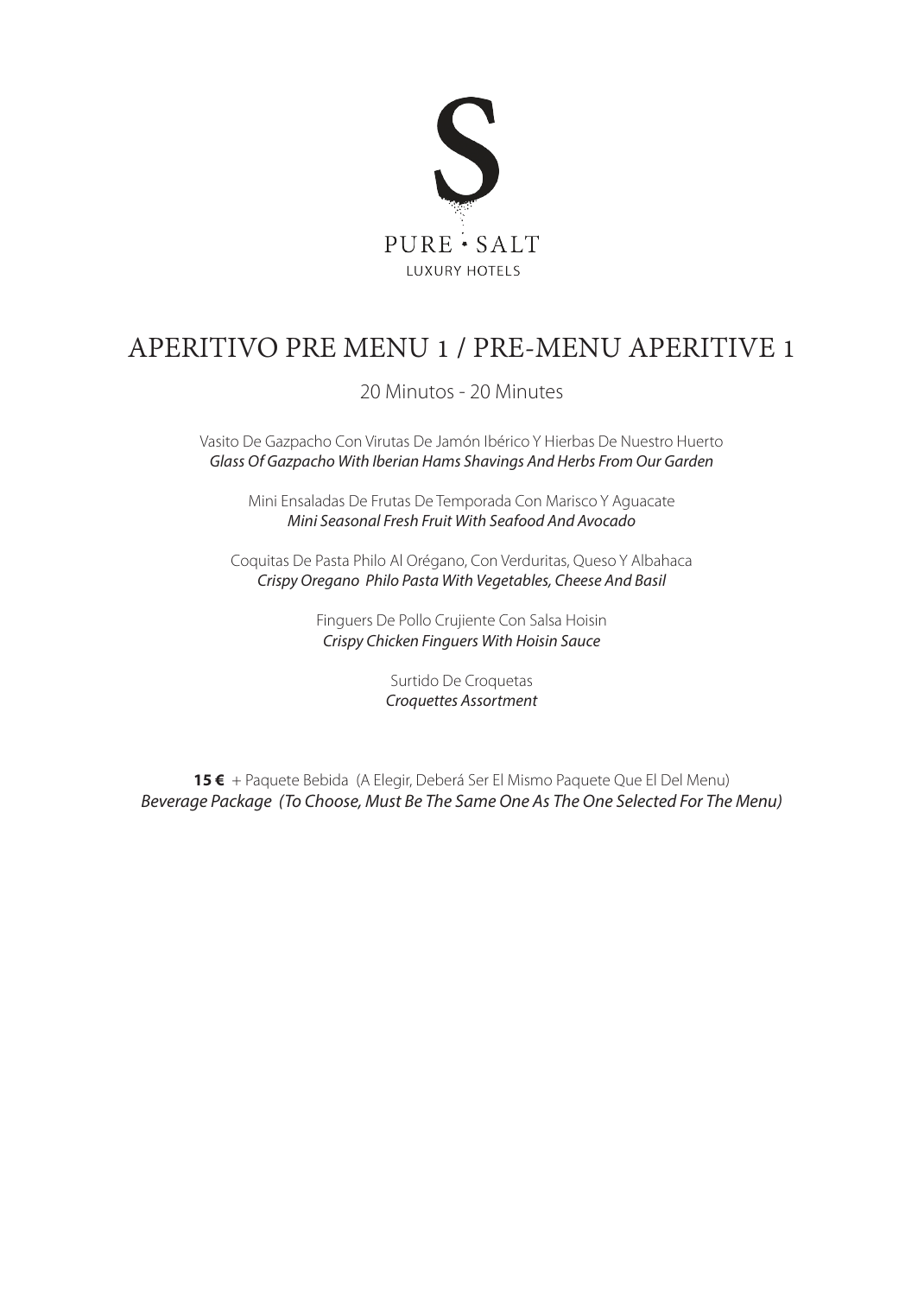

# APERITIVO PRE MENU 2 / PRE-MENU APERITIVE 2

20 Minutos - 20 Minutes

Vasito De Gazpacho Con Virutas De Jamón Ibérico Y Hierbas De Nuestro Huerto *Glass Of Gazpacho With Iberian Hams Shavings And Herbs From Our Garden*

Mini Ensaladas De Frutas De Temporada Con Marisco Y Aguacate *Mini Seasonal Fresh Fruit With Seafood And Avocado*

> Nuestra gilda de dorada marinada y encurtidos *Marinade Gilthead and Pickles Skewed*

Coquitas De Pasta Philo Al Orégano, Con Verduritas, Queso Y Albahaca *Crispy Oregano Philo Pasta With Vegetables, Cheese And Basil*

> Foie y manzana *Foie and Apple*

Finguers de pollo crujiente con salsa hoisin *Crispy Chicken Finguers with Hoisin Sauce*

> Surtido de croquetas *Croquettes Assortment*

**25 €** + Paquete Bebida (a elegir, deberá ser el mismo paquete que el del menu) *Beverage Package (To Choose, Must Be The Same One As The One Selected For The Menu)*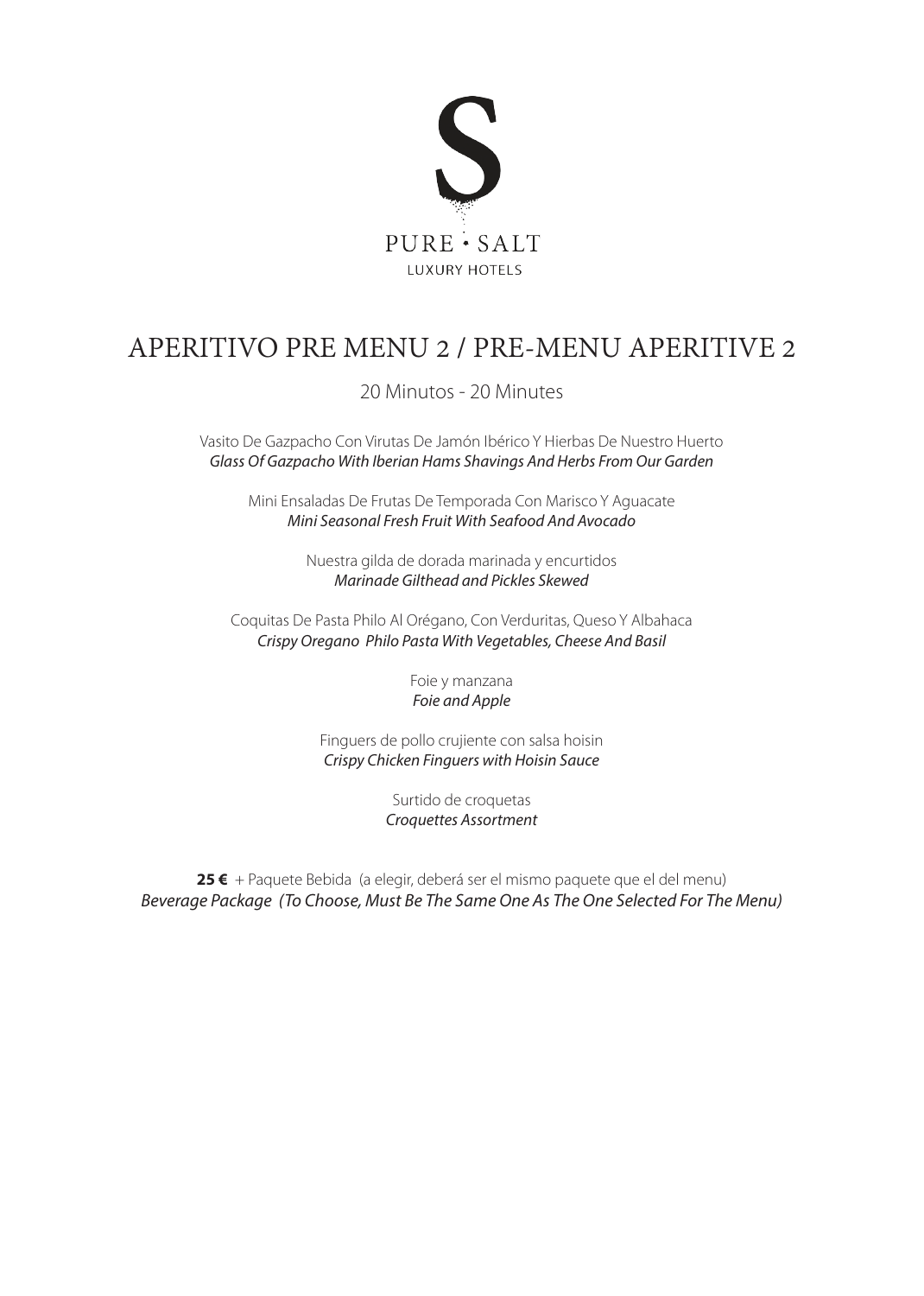

### MENU BANQUETES

#### MENU 1

Crema De Coliflor Con Bacon Y Huevo *Cauliflower Cream With Bacon And Egg*

Rulo De Pollo Campero A La Mallorquina Sobre Puré De Zanahoria Y Manzana Asada Con Patatas Risoladas *Free Range Chicken Roll Mallorquin Style On Carrot Pure And Baked Apple With Brown Potatoes*

> Chocolate Negro Con Crema De Café *Black Chocolate With Coffee Cream*

> > Petits Fours *Petits Fours*

**35 €** + Paquete Bebida (A Elegir) / *Beverage Package (To Choose)*

#### MENU 2

Gazpacho Con Virutas De Jamón Ibérico *Gazpacho With Iberian Ham Shavings*

Carrilleras De Ternera Sobre Puré Al Limón Y Chirivía. Acompañado De Patatas Risoladas *Beef Cheek On Parsnip And Lemon Puree With Brown Potatoes*

> Natillas Con Cremoso De Chocolate Y Bizcocho De Almendra *Natillas With Creamy Chocolate Touches And Almond Cake*

> > Petits Fours *Petits Fours*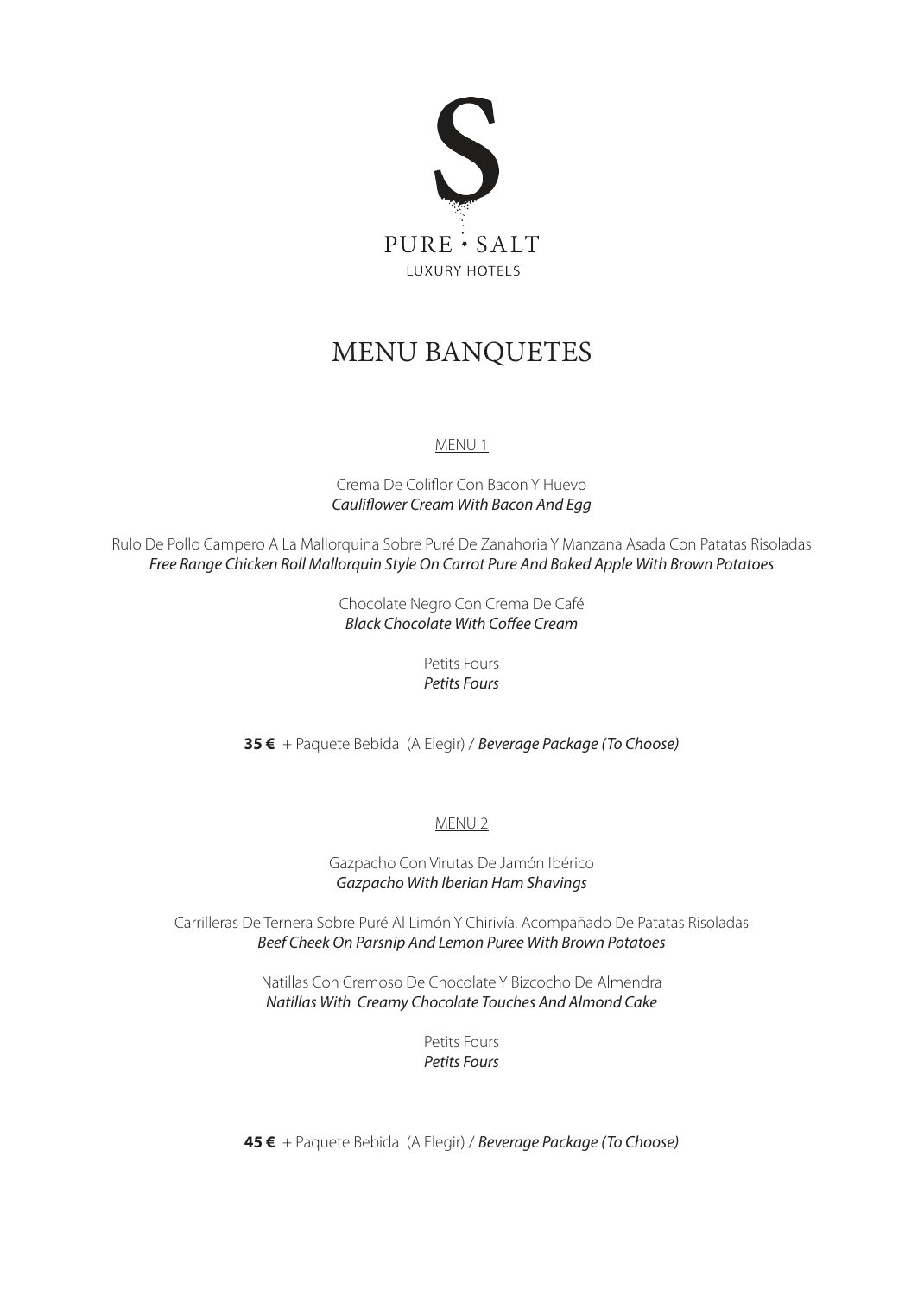

### MENU BANQUETES

#### MENU 3

Parmentier De Mariscos Con Tartar De Gamba Roja Y Praliné De Algas. *Seafood Parmentier With Red Prawn Tartar And Seaweed Praline*

Bacalao Gratinado Con Salsa De Piquillos, Puré De Coliflor Y Pimientos Asados Con Patatas Risoladas *Cod Au Gratin With Piquillo Pepper Sauce, Cauliflower Puree And Roasted Peppers With Brown Potatoes*

> Chocolate En Texturas Con Espuma De Cítricos Y Macadamia *Chocolate In Textures With Citric Foam And Macadamia Nuts*

> > Petits Fours *Petits Fours*

**50 €** + Paquete Bebida (A Elegir) / *Beverage Package (To Choose)*

#### MENU 4

Carpaccio De Cebón Con Virutas De Foie Y Emulsión De Mostaza *Fattened Beef Carpaccio With Foie Shavings And Mustard Emulsion*

Rodaballo Asado Sobre Espinacas Al Ajillo Y Jugo De Carne *Roasted Turbot On Garlic Spinach And Gravy*

Chocolate En Texturas Con Macadamia Y Naranja *Chocolate In Textures With Citric Foam And Macadamia Nuts*

> Petits Fours *Petits Fours*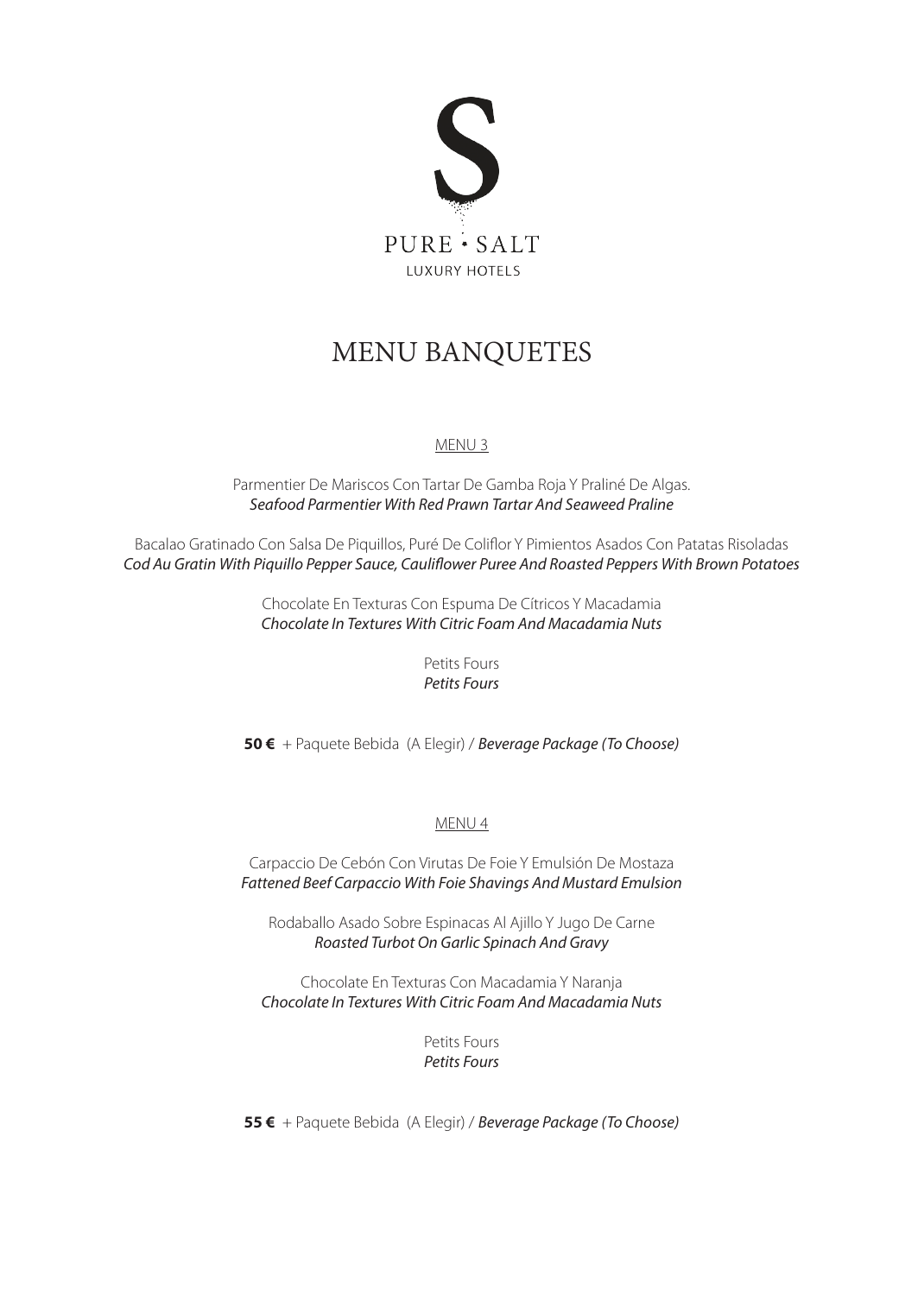

### MENU BANQUETES

#### MENU 5

Ensalada De Bogavante Y Trufa *Main Lobster And Truffle Salad*

Presa Ibérica Con Coco Y Lima *Iberian Pork Shoulder With Coco And Lime*

Flor De Mango Con Chocolate Blanco Y Yogurt *Mango Flower With White Chocolate And Yogurt*

> Petits Fours *Petits Fours*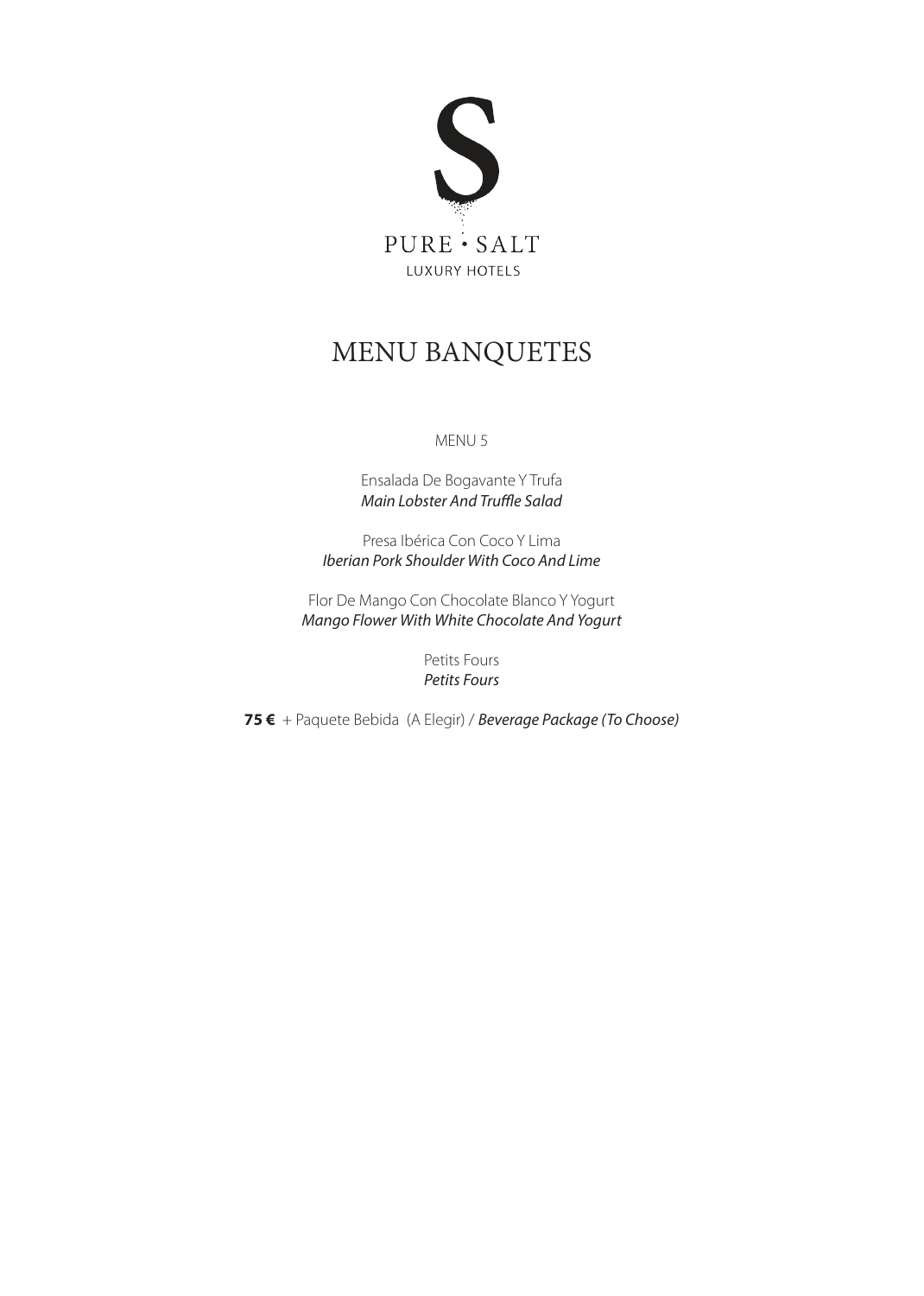

# MENU EMPRESA / BUSINESS MENU

Primeros A Elegir Entre / *Starters To Be Chosen From*

Gazpacho Tradicional Con Sus Guarniciones *Traditional Gazpacho With Traditional Gartnish*

> Ensalada Cesar Con Pollo *Chicken Cesar Salad*

Segundos A Elegir Entre / *Main To Be Chosen From*

Salmon A La Plancha Con Verduras *Grilled Salmon With Vegetables*

Chuletitas De Cordero A La Plancha *Grilled Lamb Chops*

Postres A Elegir Entre / *Desserts To Be Chosen From*

Copa De Chocolate Negro Con Crema De Café *Black Chocolate Cup With Coffee Cream*

> Plato De Fruta Cortada *Plate Of Fresh Fruit Slice*

Café, Té Y Petits Fours *Coffee , Tea And Petits Fours*

**50 €** Con Paquete Bebida 1 o 2 Incluido En El Precio / *With Beverage Package 1 or 2 Included On The Price*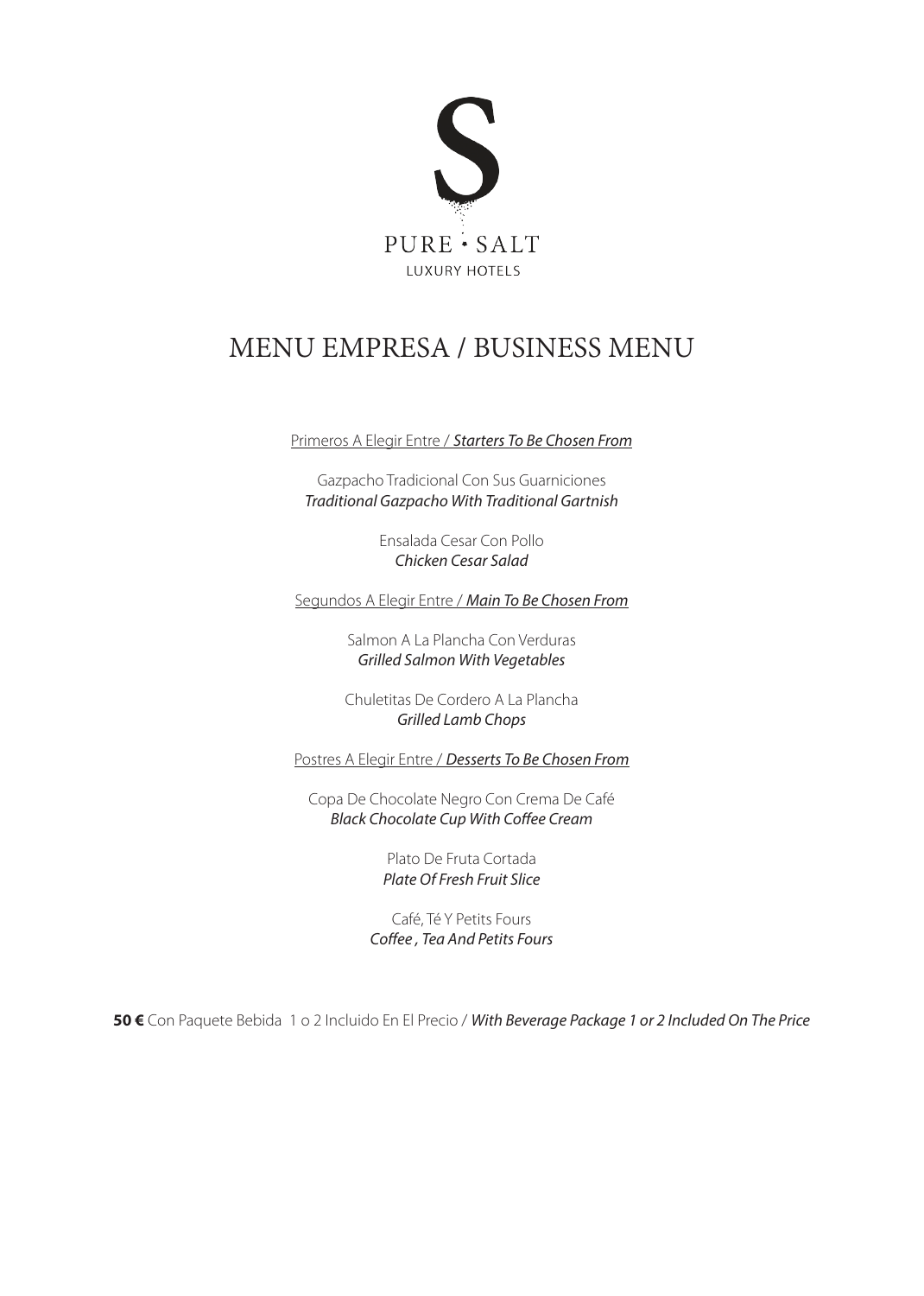

# MENU EJECUTIVO / EXECUTIVE BUSINESS MENU

Primeros A Elegir Entre / *Starters To Be Chosen From*

Tabulé de Cous-Cous con Verduritas y Mousse de Humus al "tap de cortí" *Cous-Cous Tabbouleh with Vegetables and Hummus Mouse with "tap de Corti"*

> Ensalada Port Adriano con Langostinos *Port Adriano Salad with King Prawns*

Segundos A Elegir Entre / *Main To Be Chosen From*

Rodaballo Asado servido con Espinacas Salteadas *Roasted Turbot served with Spinach Sauteed*

Solomillo a la Planca con Pure de Patatas *Grilled Sirloin Steak with Lemon Puree*

Postres A Elegir Entre / *Desserts To Be Chosen From*

Nuestro Cheescake con Frutas Rojas *Our Cheesecake with Wild Berries*

> Plato De Fruta Cortada *Plate Of Fresh Fruit Slice*

Café, Té Y Petits Fours *Coffee , Tea And Petits Fours*

**75 €** Con Paquete Bebida 3 Incluido En El Precio / *With Beverage Package 3 Included On The Price*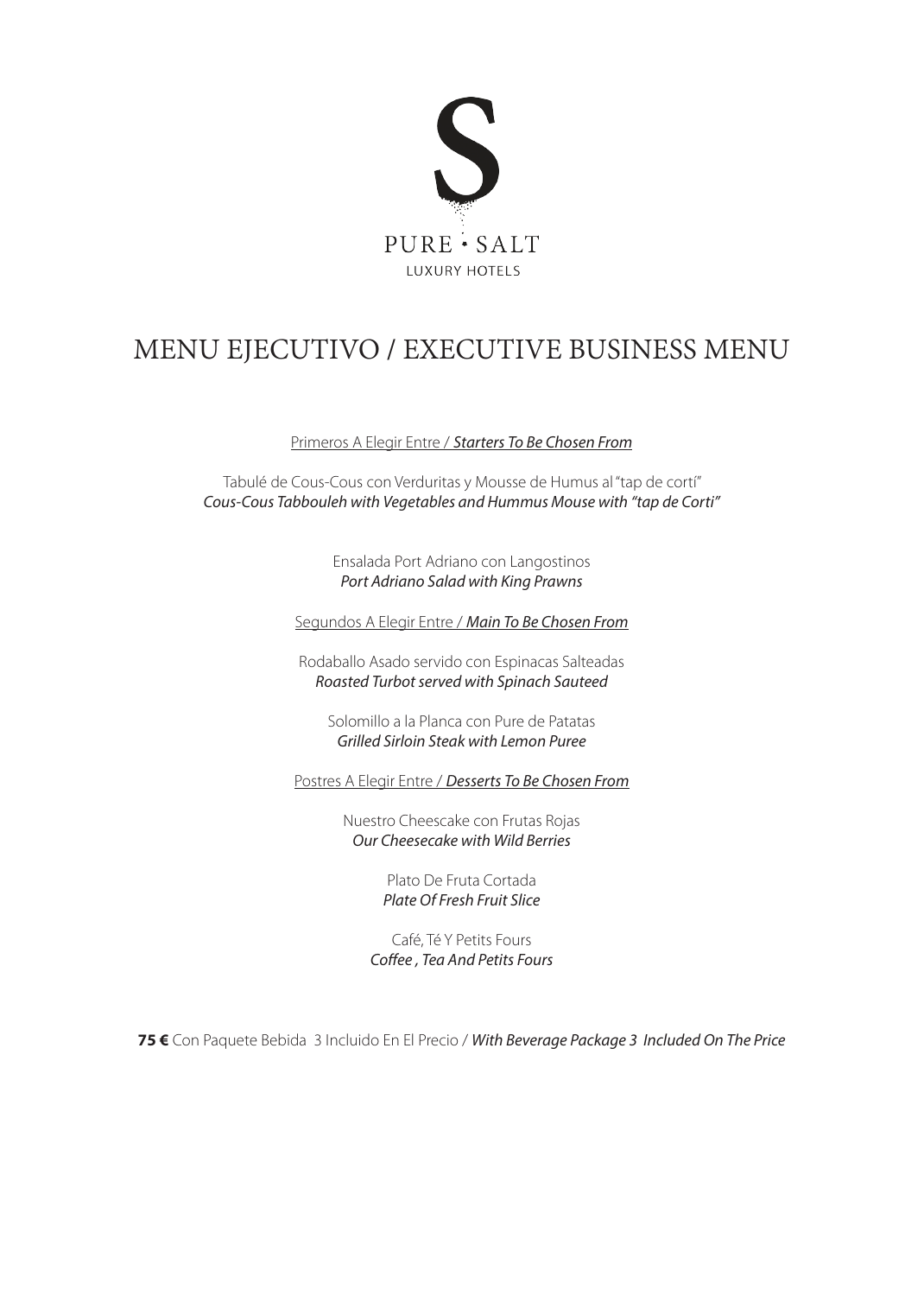

### BEBIDAS PARA MENUS / DRINKS FOR THE MENUS

Los precios varían dependiendo del servicio / Prices change depending on service

PAQUETE 1: BEBIDA SIN ALCOHOL / PACKAGE 1: ALCOHOL-FREE BEVERAGE

Agua Y Refrescos / *Water And Soft Drinks* Cerveza (Sin Alcohol) / *Alcohol-Free Beer* Cafés E Infusiones / *Coffee And Tea*

#### PAQUETE 2: VINO DE LA CASA / PACKAGE 2: HOUSE WINE

Copa De Cava De Bienvenida / *Welcome Cava* Agua Y Refrescos / *Water And Soft Drinks* Cerveza / *Beer* Vino Tinto / *Red Wine* Vino Blanco / *White Wine* Vino Rosado / *Rose Wine* Cafés E Infusiones / *Coffee And Tea*

#### PAQUETE 3: VINO PREMIUM / PACKAGE 3: PREMIUM WINE

Copa De Cava De Bienvenida / *Welcome Cava* Agua Y Refrescos / *Water And Soft Drinks* Cerveza / *Beer* Vino Tinto / *Red Wine* Vino Blanco / *White Wine* Vino Rosado / *Rose Wine* Cafés E Infusiones / *Coffee And Tea*

A Cualquier Paquete De Bebidas Se Le Podrá Añadir Cava O Champagne, Que Se Cobrara Extra. *To Any Of The Package You Can Add Cava Or Champagne With An Extra Cost.* 

> Cava: **8,50 €** Por Persona / *Per Person* Champagne: **18 €** Por Persona / *Per Person*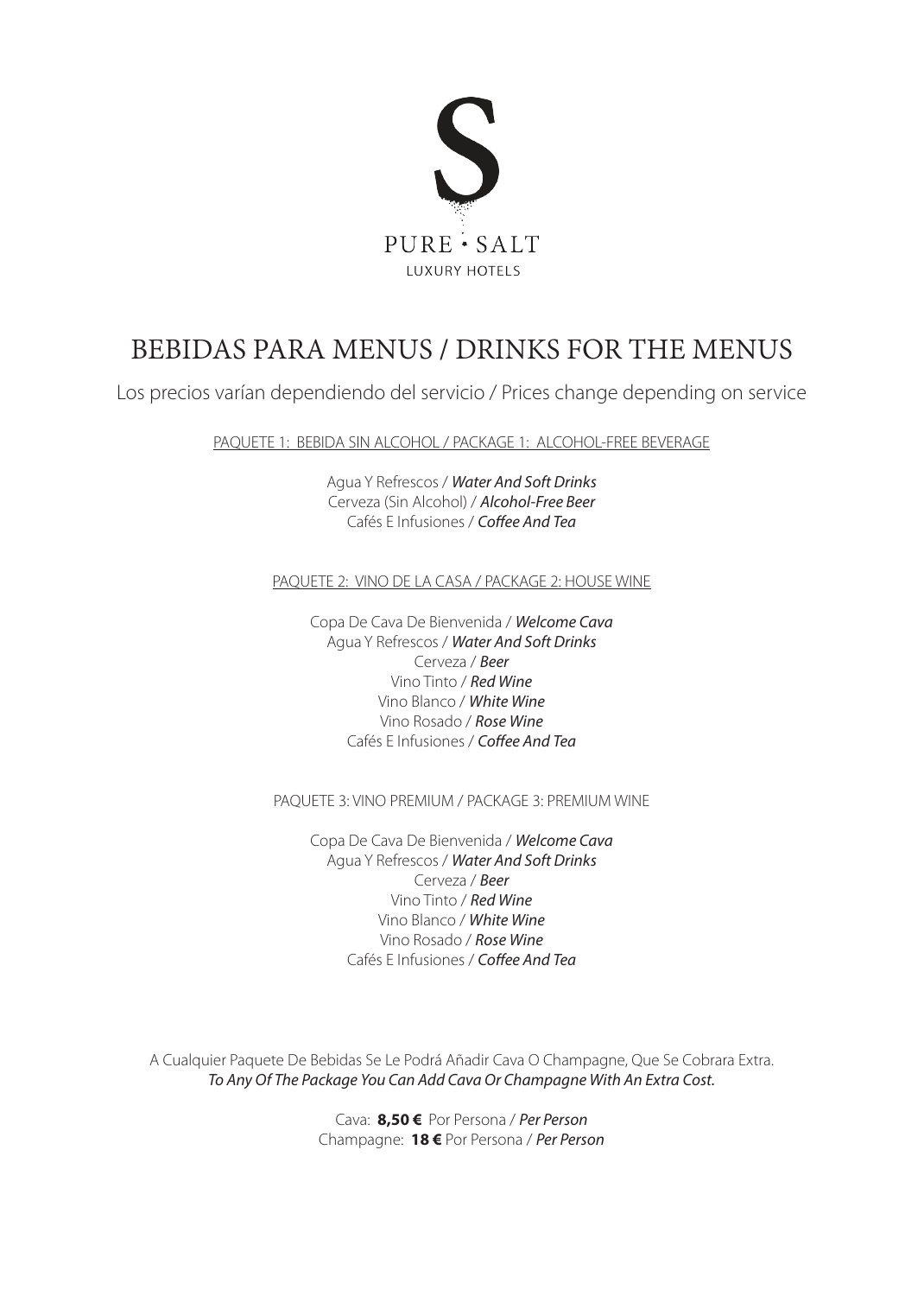

# BARRA LIBRE / OPEN BAR

Precio per Persona y Per Hora / Price per Hour and Person

BARRA LIBRE DE LICORES Y DIGESTIVOS / OPEN BAR LIQUEURS AND DIGESTIVES

Orujo De Hierbas / *Orujo Herbs*  Crema De Orujo / *Orujo Crema* Café Con Licores / *Coffee With Liqueurs* Brandy De La Casa / *House Brandy* Fernet Branca Y Menta / *Fernet Branca And Mint* Hierbas Secas / *Dry Herbs* Hierbas Dulces / *Sweet Herbs* Hierbas Semi / *Semi Dry Herbs* Grappa / *Grappa*

**22 €** por persona y hora / *Per Person and Hour*

BARRA LIBRE ALCHOOL / OPEN BAR

Orujo De Hierbas / *Orujo Herbs*  Crema De Orujo / *Orujo Crema* Café Con Licores / *Coffee With Liqueurs* Brandy De La Casa / *House Brandy* Fernet Branca Y Menta / *Fernet Branca And Mint* Hierbas Secas / *Dry Herbs* Hierbas Dulces / *Sweet Herbs* Hierbas Semi / *Semi Dry Herbs* Grappa / *Grappa* Gin Ron Whisky Vodka

**35 €** por persona y hora / *Per Person and Hour*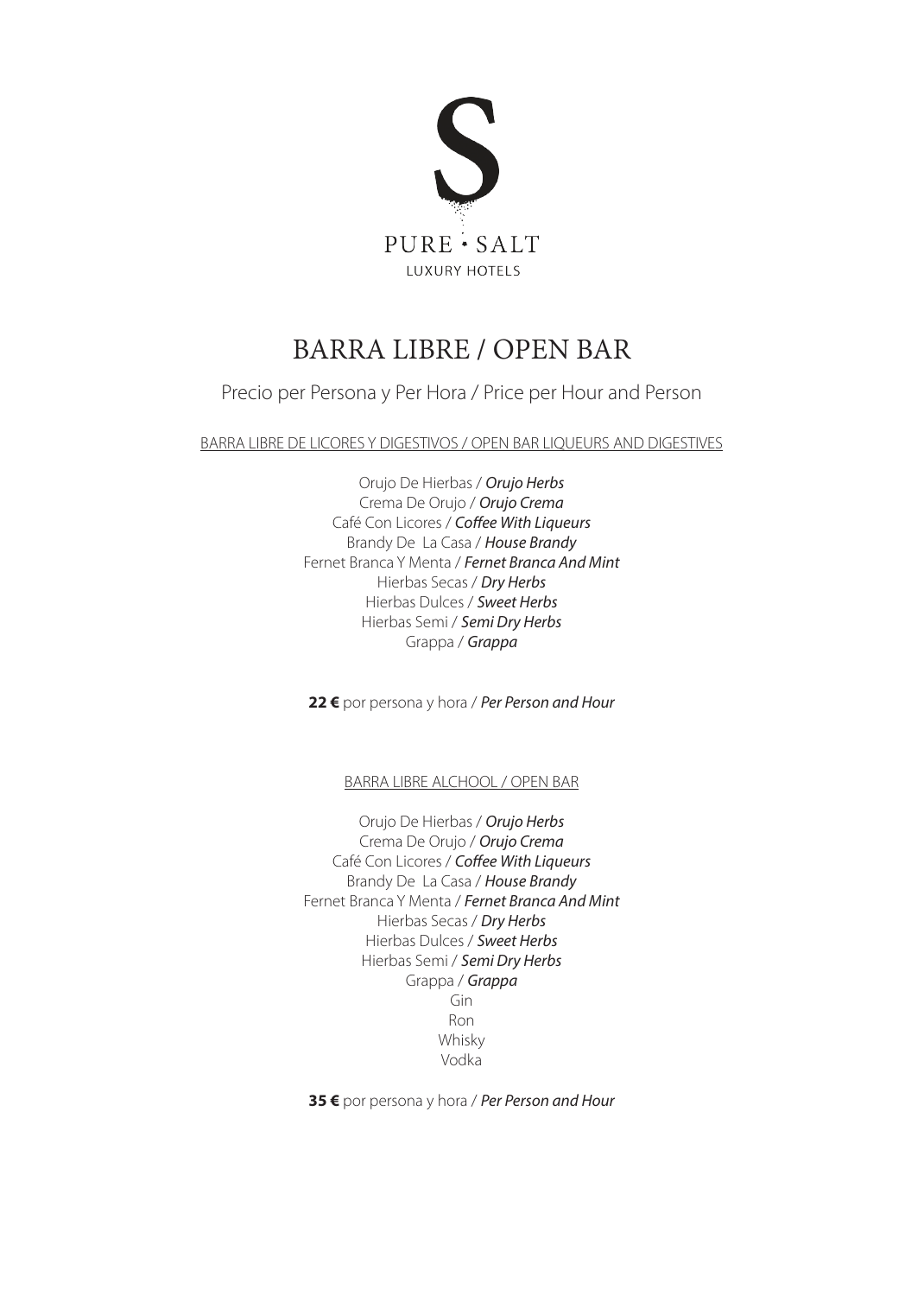

# BARRA LIBRE / OPEN BAR

Precio per Persona y Per Hora / Price per Hour and Person

#### BARRA LIBRE PREMIUM / PREMIUM OPEN BAR

Orujo De Hierbas / *Orujo Herbs*  Crema De Orujo / *Orujo Crema* Café Con Licores / *Coffee With Liqueurs* Brandy De La Casa / *House Brandy* Fernet Branca Y Menta / *Fernet Branca And Mint* Hierbas Secas / *Dry Herbs* Hierbas Dulces / *Sweet Herbs* Hierbas Semi / *Semi Dry Herbs* Grappa / *Grappa* Gin Premium Ron Premium Whisky Premium Vodka Premium

**50 €** por persona y hora / *Per Person and Hour*